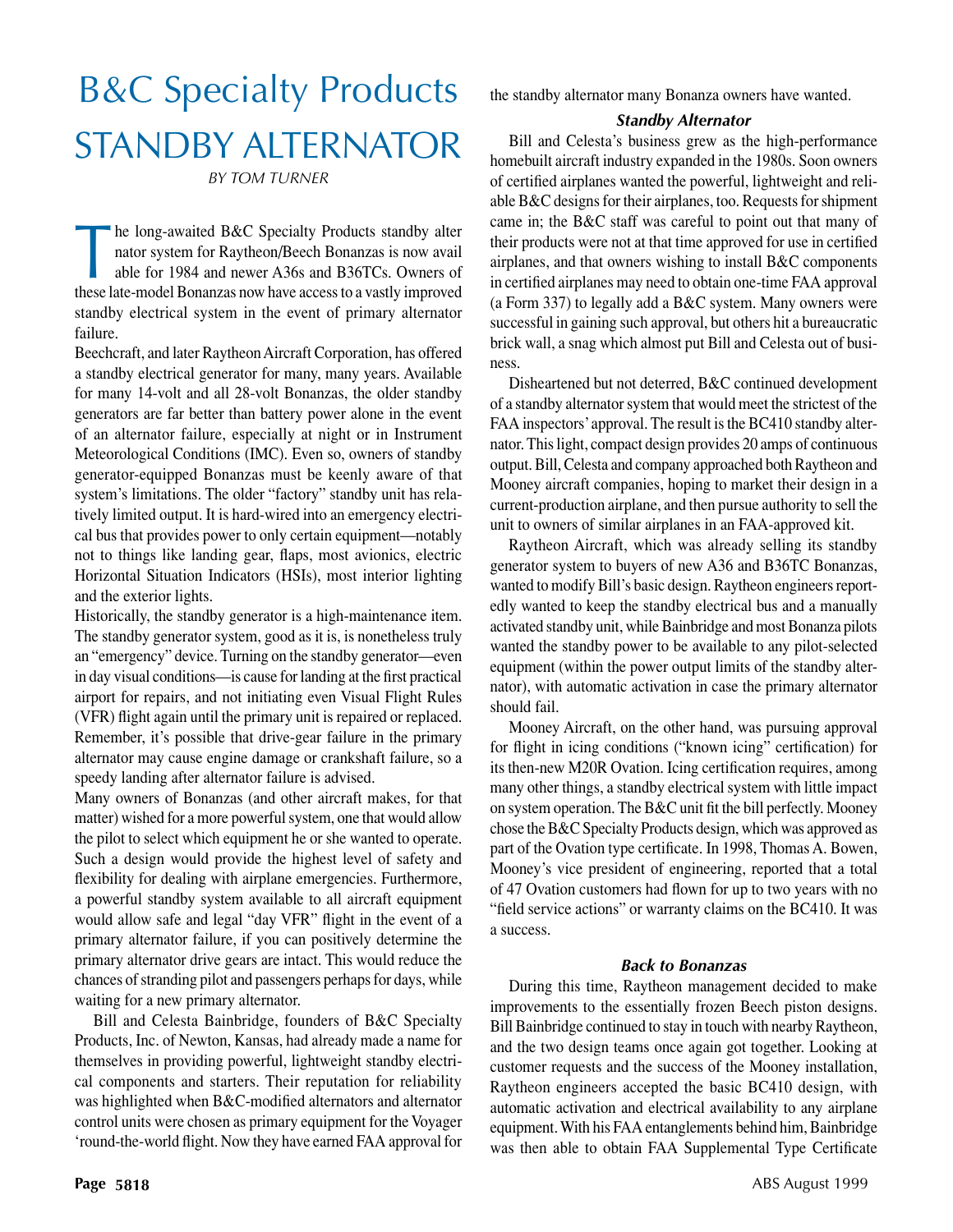

*The BC410 installation in an air conditioning-equipped Bonanza.*

(STC) approval—with the significant help of Raytheon—for installation of the BC410 in 1984 and later A36 and B36TC (current production-style) Bonanzas. Raytheon will soon offer a B&C Specialty Products-licensed system as a factory-installed option.

Why only the 1984 and later model airplanes, at least for now? STC approval for an airplane modification requires extensive engineering and flight testing. The cost of earning STC approval for even an uncomplicated modification can and often does run into the many hundreds of thousands, if not even millions, of dollars. Raytheon wanted the BC410 design for installation in factory-new Bonanzas, and provided assistance (notably, in flight testing) for acceptance of the design in their "target" airplanes. As most know, the A36 and B36TC designs underwent significant changes with the 1984 model year—so significant, in fact, as to require a brand-new Type Certificate. A "supplemental" type certificate allows modification of the "basic" type certificate, so the STC for the BC410 currently applies only to 1984 and later Model 36s.

Knowing that there is likely a vast market for his product among owners of pre-1984 Bonanzas and the '84 and later F33As, Bainbridge is pursuing STC approval of his system for those airplanes as well. He's also working on an equivalent system for older, 14-volt Bonanzas. Such approval will take time and a lot of money. To gauge the level of interest and determine how much he should invest in gaining approval, Bainbridge asks owners of these other Bonanzas to call and let him know if they are seriously interested in an approved B&C design.

Meanwhile, some Bonanza owners are pursuing Form 337 approval for the design in their airplanes. B&C has designed a system that will flash the "Standby Altenator On" enunciator in the event the standby is "asked" to produce more than 20 amps, meaning pilots of these "non STC" airplanes won't have to install a loadmeter with the system.

First to get the FAA's blessing was Bob Siegfried, a retired United Airlines captain, prominent ABS member and V35B owner. Bob has been working with the FAA for some time on general avia-



An amber "standby" enunciator (far right) illuminates when the B&C standby activates.

tion issues, most notably GPS approach design and approval, and his good working relationship with the feds may have helped somewhat to streamline the 337 approval process. Gaining FAA approval and a 337 took about three months. "The inspectors," Bob said, "were quite pleasant and liked what they saw. Since I already had an Electronics International Volt/Ammeter installed, I just added an extra shunt and modified the procedures that had been approved for the late model 36s to coincide with my installation and that is what the FAA approved on my airplane. The biggest holdup was getting the Airplane Flight Manual Supplement approved. That has to go to engineering. The local folks can't do it. We were fortunate to be able to hand-carry the project through the Chicago office at a time when things weren't too busy. That process could take a long time."

#### *Let's get technical*

Here's what you'll get when you buy a BC410 system: a cool-running, reliable, 20-amp spline-driven standby alternator that mounts on your engine accessory case; a BC203 regulator; "Loadmeter Primary/Standby" and "Standby Alternator Master" selector switches to the left of the pilot's yoke; an amber "Standby Alternator On" enunciator light that illuminates in the event of primary alternator failure; installation instructions; and a Pilot's Operating Handbook supplement.

The alternator/regulator kit with STC paperwork currently costs \$1,800, while the installation kit is an additional \$385. You'll need to have your lower left-hand switch panel shipped to B&C in Kansas for modification, costing another \$230. Bainbridge and company try for a 48-hour turnaround. Soon, they'll ship "new" panels along with the kit for \$310, a little more cost to shave a week or more off the down-time.

If your Bonanza has a "factory" air conditioner, you'll need a B&C redesigned compressor mounting casting that allows clearance for the standby alternator. Modifying the air conditioning casting costs \$150. The very most recent new-production Bonanzas include this casting as standard. With a new switch panel, the owner of an air conditioned A36 or B36TC will invest \$2,845 plus tax, shipping and installation to get a B&C standby alternator.